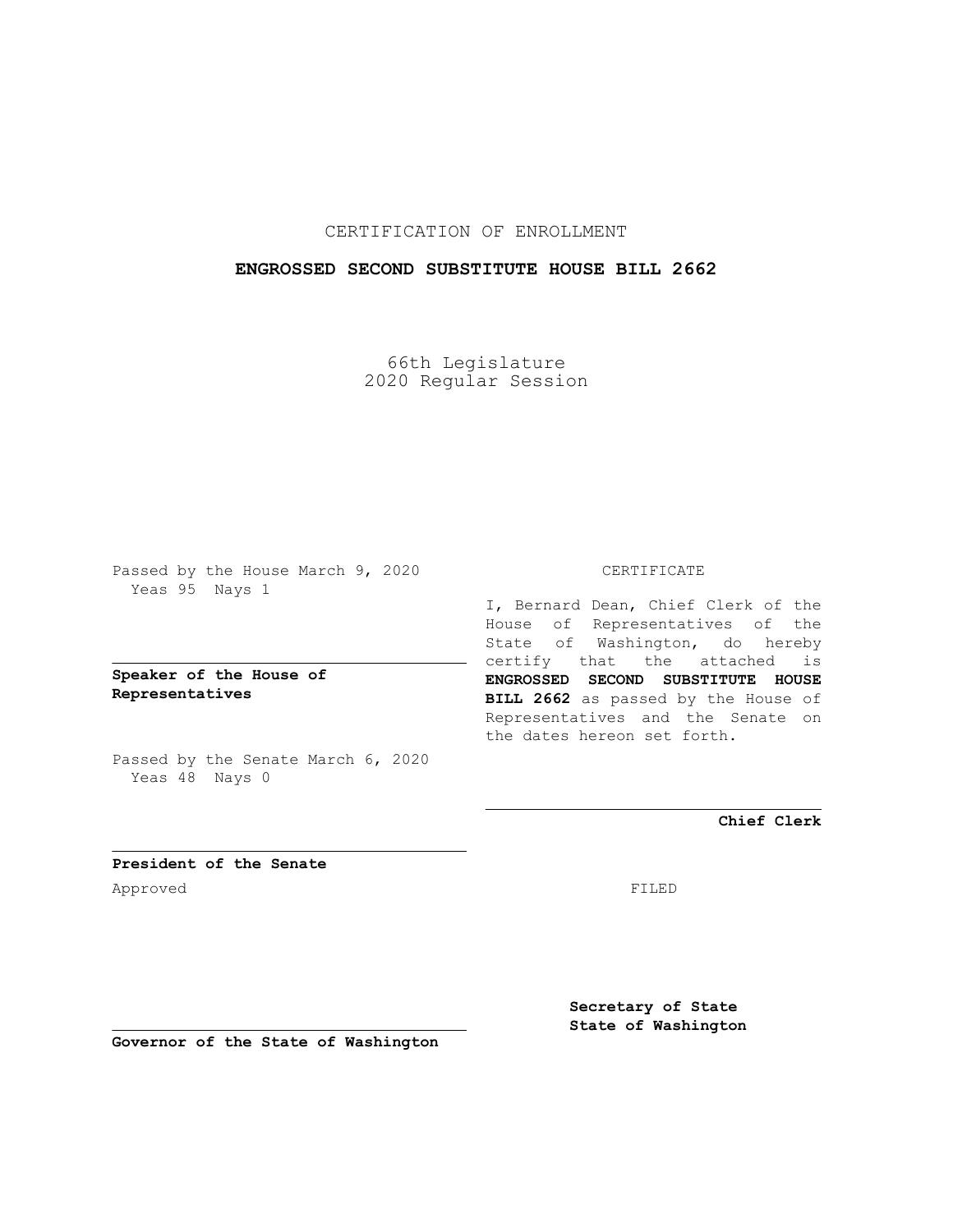### **ENGROSSED SECOND SUBSTITUTE HOUSE BILL 2662**

AS AMENDED BY THE SENATE

Passed Legislature - 2020 Regular Session

# **State of Washington 66th Legislature 2020 Regular Session**

**By** House Appropriations (originally sponsored by Representatives Maycumber, Cody, DeBolt, Tharinger, Chopp, Harris, Macri, Thai, Chambers, Caldier, Duerr, Hudgins, Chapman, Steele, Gildon, Eslick, Robinson, Irwin, Lekanoff, Senn, Doglio, Gregerson, Peterson, Goodman, Leavitt, Frame, Pollet, Riccelli, Volz, Davis, and Kloba)

READ FIRST TIME 02/11/20.

 AN ACT Relating to reducing the total cost of insulin; amending RCW 70.14.060, 48.20.391, 48.21.143, 48.44.315, and 48.46.272; adding new sections to chapter 70.14 RCW; adding a new section to chapter 48.43 RCW; adding a new section to chapter 41.05 RCW; creating a new 5 section; and providing expiration dates.

6 BE IT ENACTED BY THE LEGISLATURE OF THE STATE OF WASHINGTON:

7 NEW SECTION. **Sec. 1.** (1) The legislature recognizes that:

8 (a) Insulin is a life-saving drug and is critical to the 9 management of diabetes as it helps patients control their blood sugar 10 levels;

11 (b) According to Yale researchers, one-quarter of patients with 12 Type 1 or 2 diabetes have reported using less insulin than prescribed 13 due to the high cost of insulin;

14 (c) The first insulin patent in the United States was awarded in 15 1923 and the first synthetic insulin arrived on the market in 1978; 16 and

 (d) The price and utilization of insulin has steadily increased, making it one of the costliest prescription drugs in the state. According to the Washington all-payer claims database, the allowable costs before rebates for health carriers in the state have increased eighty-seven percent since 2014, and per member out-of-pocket costs

p. 1 E2SHB 2662.PL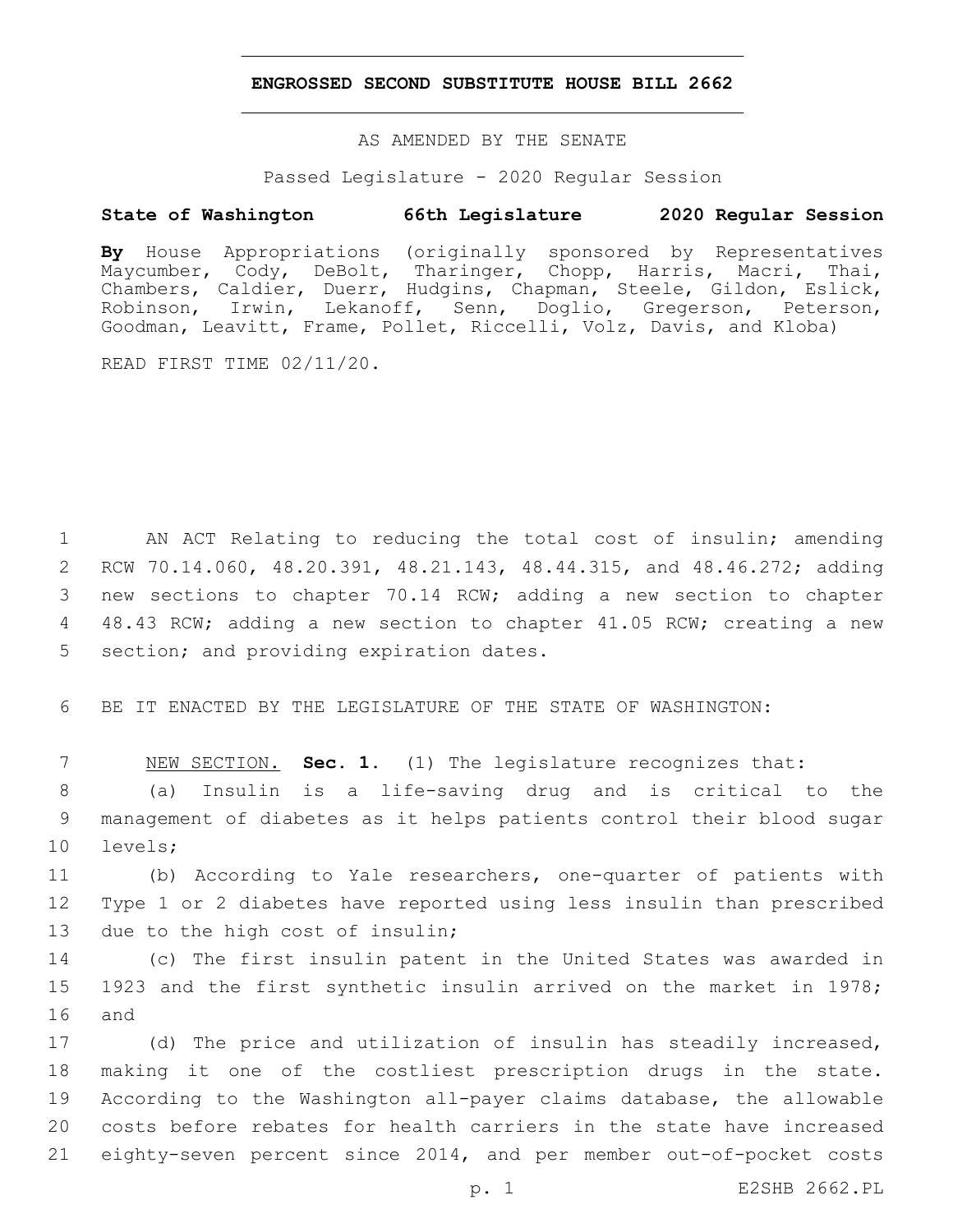1 have increased an average of eighteen percent over the same time 2 period.

3 (2) Therefore, the legislature intends to review, consider, and 4 pursue several strategies with the goal of reducing the cost of 5 insulin in Washington.

6 NEW SECTION. **Sec. 2.** A new section is added to chapter 70.14 7 RCW to read as follows:

8 (1) The total cost of insulin work group is established. The work 9 group membership must consist of the insurance commissioner or 10 designee and the following members appointed by the governor:

11 (a) A representative from the prescription drug purchasing 12 consortium described in RCW 70.14.060;

13 (b) A representative from the pharmacy quality assurance 14 commission;

15 (c) A representative from an association representing independent 16 pharmacies;

17 (d) A representative from an association representing chain 18 pharmacies;

19 (e) A representative from each health carrier offering at least 20 one health plan in a commercial market in the state;

21 (f) A representative from each health carrier offering at least 22 one health plan to state or public school employees in the state;

23 (g) A representative from an association representing health 24 carriers;

25 (h) A representative from the public employees' benefits board or 26 the school employees' benefits board;

27 (i) A representative from the health care authority;

28 (j) A representative from a pharmacy benefit manager that 29 contracts with state purchasers;

30 (k) A representative from a drug distributor or wholesaler that 31 distributes or sells insulin in the state;

32 (l) A representative from a state agency that purchases health 33 care services and drugs for a selected population;

34 (m) A representative from the attorney general's office with 35 expertise in prescription drug purchasing; and

36 (n) A representative from an organization representing diabetes 37 patients who is living with diabetes.

38 (2) The work group must review and design strategies to reduce 39 the cost of and total expenditures on insulin in this state.

p. 2 E2SHB 2662.PL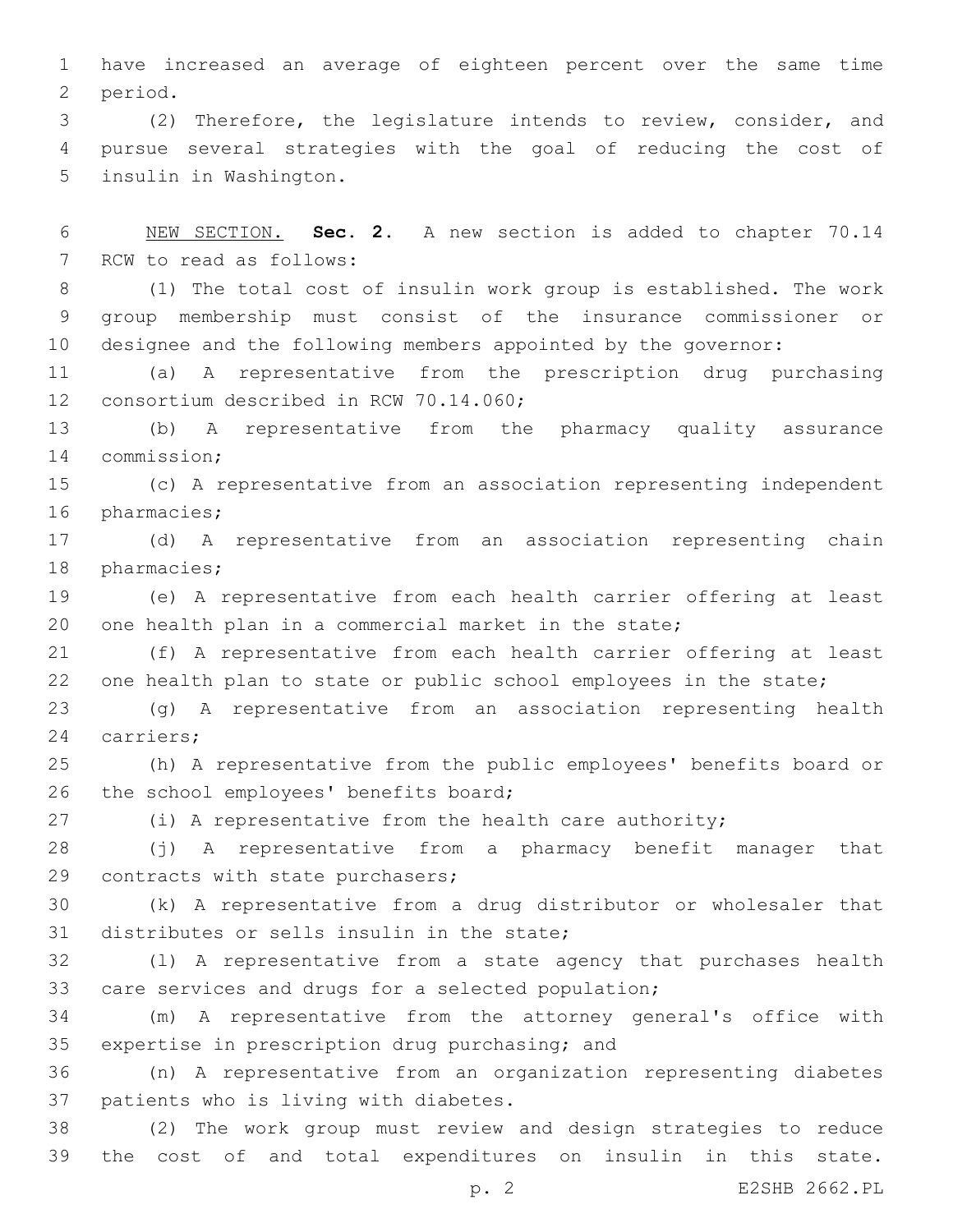Strategies the work group must consider include, but are not limited to, a state agency becoming a licensed drug wholesaler, a state agency becoming a registered pharmacy benefit manager, and a state agency purchasing prescription drugs on behalf of the state directly from other states or in coordination with other states.

 (3) Staff support for the work group shall be provided by the 7 health care authority.

 (4) By December 1, 2020, the work group must submit a preliminary report detailing strategies to reduce the cost of and total 10 expenditures on insulin for patients, health carriers, payers, and the state. The work group must submit a final report by July 1, 2021, to the governor and the legislature. The final report must include any statutory changes necessary to implement the strategies.

14 (5) This section expires December 1, 2022.

 NEW SECTION. **Sec. 3.** A new section is added to chapter 70.14 16 RCW to read as follows:

 (1) In order to implement strategies recommended by the total cost of insulin work group established in section 2 of this act, the 19 health care authority may:

 (a) Become or designate a state agency that shall become a drug 21 wholesaler licensed under RCW 18.64.046;

 (b) Become or designate a state agency that shall become a pharmacy benefit manager registered under RCW 19.340.030; or

 (c) Purchase prescription drugs on behalf of the state directly from other states or in coordination with other states.

 (2) In addition to the authorities granted in subsection (1) of this section, if the total cost of insulin work group established in section 2 of this act determines that all or a portion of the strategies may be implemented without statutory changes, the health care authority and the prescription drug purchasing consortium described in RCW 70.14.060 shall begin implementation without further 32 legislative direction.

 **Sec. 4.** RCW 70.14.060 and 2009 c 560 s 13 are each amended to 34 read as follows:

 (1)(a) The administrator of the state health care authority shall, directly or by contract, adopt policies necessary for establishment of a prescription drug purchasing consortium. The consortium's purchasing activities shall be based upon the evidence-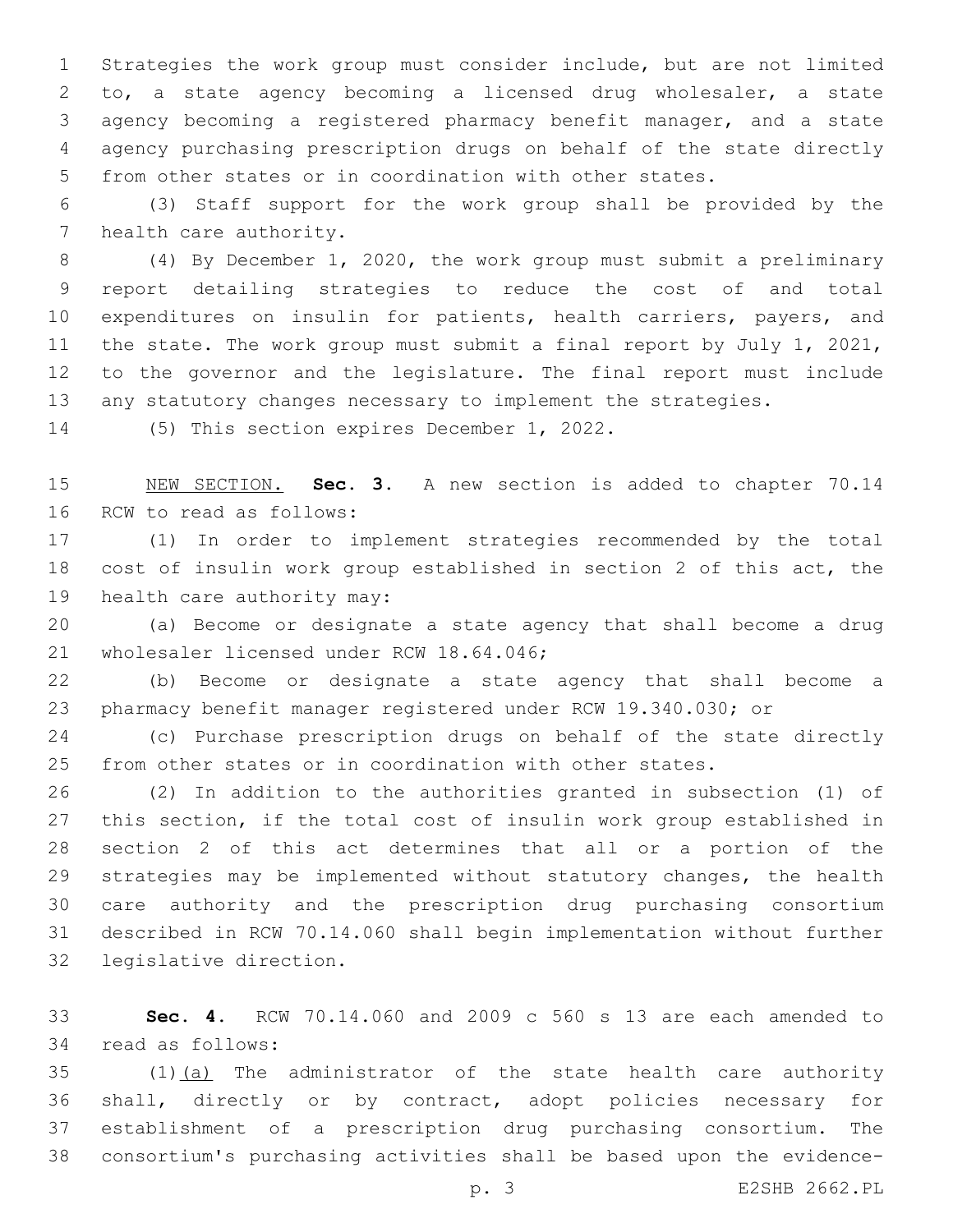based prescription drug program established under RCW 70.14.050. State purchased health care programs as defined in RCW 41.05.011 shall purchase prescription drugs through the consortium for those prescription drugs that are purchased directly by the state and those that are purchased through reimbursement of pharmacies, unless exempted under ((this section)) (b) of this subsection. The administrator shall not require any supplemental rebate offered to 8 the ((department of social and health services)) health care authority by a pharmaceutical manufacturer for prescription drugs purchased for medical assistance program clients under chapter 74.09 RCW be extended to any other state purchased health care program, or to any other individuals or entities participating in the consortium. The administrator shall explore joint purchasing opportunities with 14 other states.

 (b) State purchased health care programs are exempt from the 16 requirements of this section if they can demonstrate to the 17 administrator of the state health care authority that, as a result of 18 the availability of federal programs or other purchasing arrangements, their other purchasing mechanisms will result in greater discounts and aggregate cost savings than would be realized 21 through participation in the consortium.

 (2) Participation in the purchasing consortium shall be offered as an option beginning January 1, 2006. Participation in the consortium is purely voluntary for units of local government, private 25 entities, labor organizations, health carriers as provided in RCW 26 48.43.005, state purchased health care services from or through health carriers as provided in RCW 48.43.005, and for individuals who lack or are underinsured for prescription drug coverage. The administrator may set reasonable fees, including enrollment fees, to cover administrative costs attributable to participation in the 31 prescription drug consortium.

 (3) ((This section does not apply to state purchased health care services that are purchased from or through health carriers as defined in RCW 48.43.005, or group model health maintenance organizations that are accredited by the national committee for 36 quality assurance.

 $(4)$ )) The state health care authority is authorized to adopt 38 rules implementing chapter 129, Laws of 2005.

 (((5) State purchased health care programs are exempt from the 40 requirements of this section if they can demonstrate to the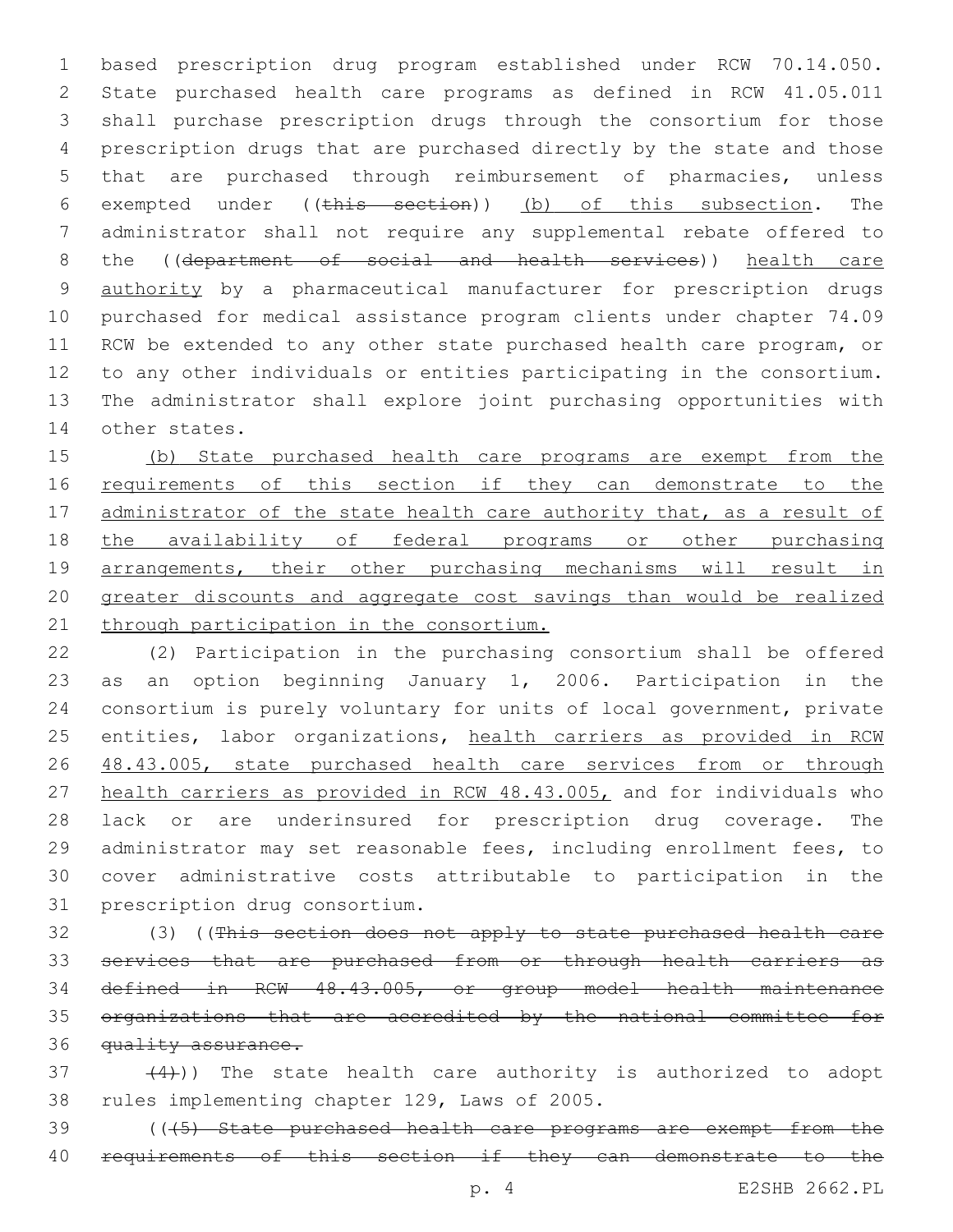administrator that, as a result of the availability of federal programs or other purchasing arrangements, their other purchasing mechanisms will result in greater discounts and aggregate cost savings than would be realized through participation in the consortium.))

 NEW SECTION. **Sec. 5.** A new section is added to chapter 48.43 7 RCW to read as follows:

 (1) Except as required in subsection (2) of this section, a health plan issued or renewed on or after January 1, 2021, that provides coverage for prescription insulin drugs for the treatment of diabetes must cap the total amount that an enrollee is required to pay for a covered insulin drug at an amount not to exceed one hundred dollars per thirty-day supply of the drug. Prescription insulin drugs must be covered without being subject to a deductible, and any cost sharing paid by an enrollee must be applied toward the enrollee's 16 deductible obligation.

 (2) If the federal internal revenue service removes insulin from the list of preventive care services which can be covered by a qualifying health plan for a health savings account before the deductible is satisfied, for a health plan that provides coverage for prescription insulin drugs for the treatment of diabetes and is offered as a qualifying health plan for a health savings account, the carrier must establish the plan's cost sharing for the coverage of prescription insulin for diabetes at the minimum level necessary to preserve the enrollee's ability to claim tax exempt contributions from his or her health savings account under internal revenue service laws and regulations. The office of the insurance commissioner must provide written notice of the change in internal revenue service guidance to affected parties, the chief clerk of the house of representatives, the secretary of the senate, the office of the code reviser, and others as deemed appropriate by the office.

32 (3) This section expires January 1, 2023.

 NEW SECTION. **Sec. 6.** A new section is added to chapter 41.05 34 RCW to read as follows:

 (1) Except as required in subsection (2) of this section, a health plan offered to public employees and their covered dependents under this chapter that is issued or renewed by the board on or after January 1, 2021, that provides coverage for prescription insulin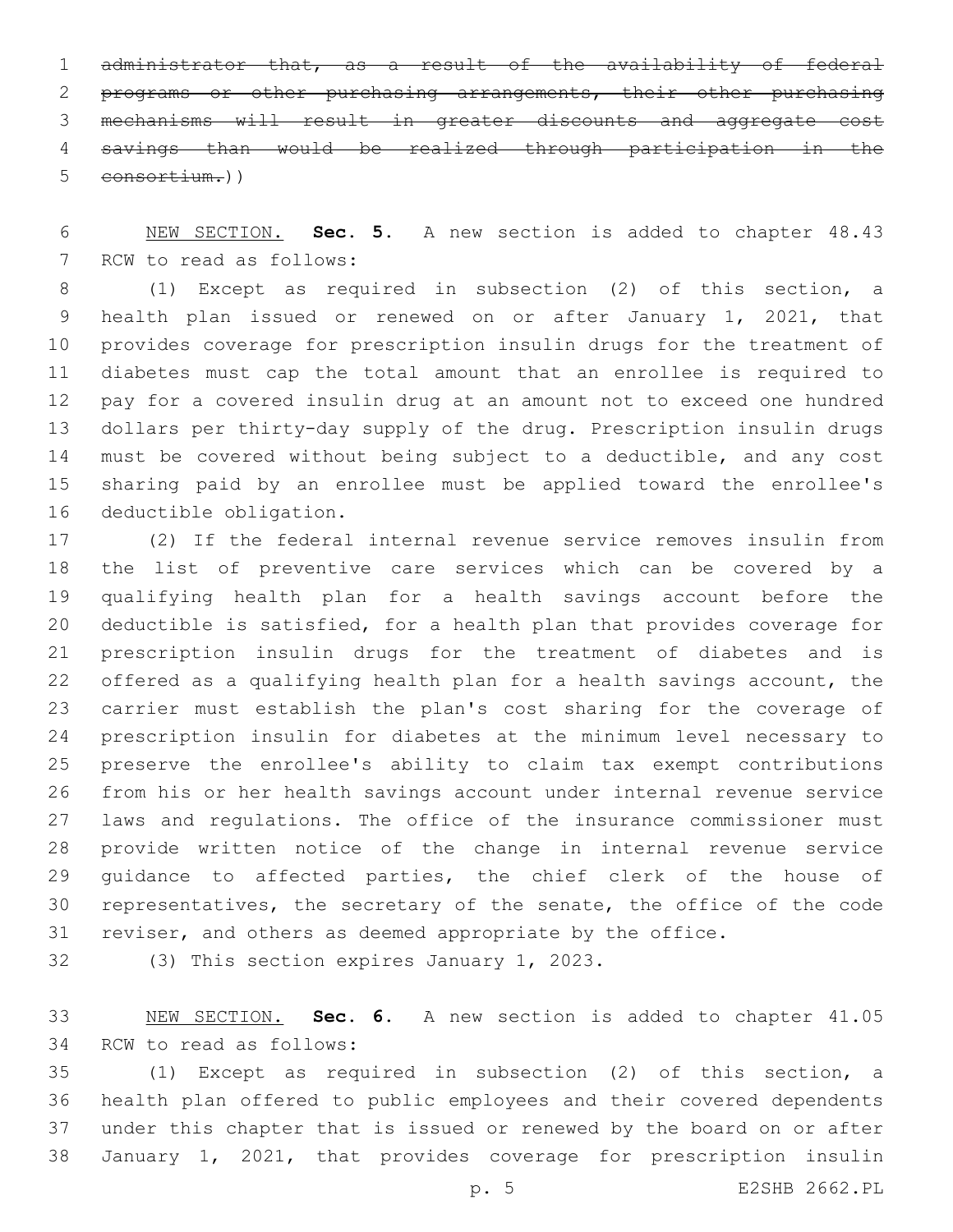drugs for the treatment of diabetes must cap the total amount that an enrollee is required to pay for a covered insulin drug at an amount not to exceed one hundred dollars per thirty-day supply of the drug. Prescription insulin drugs must be covered without being subject to a deductible, and any cost sharing paid by an enrollee must be applied toward the enrollee's deductible obligation.6

 (2) If the federal internal revenue service removes insulin from the list of preventive care services which can be covered by a qualifying health plan for a health savings account before the deductible is satisfied, for a health plan that provides coverage for prescription insulin drugs for the treatment of diabetes and is offered as a qualifying health plan for a health savings account, the carrier must establish the plan's cost sharing for the coverage of prescription insulin for diabetes at the minimum level necessary to preserve the enrollee's ability to claim tax exempt contributions from his or her health savings account under internal revenue service laws and regulations. The office of the insurance commissioner must provide written notice of the change in internal revenue service guidance to affected parties, the chief clerk of the house of representatives, the secretary of the senate, the office of the code reviser, and others as deemed appropriate by the office.

 (3) The authority must monitor the wholesale acquisition cost of 23 all insulin products sold in the state.

24 (4) This section expires January 1, 2023.

 **Sec. 7.** RCW 48.20.391 and 1997 c 276 s 2 are each amended to 26 read as follows:

 The legislature finds that diabetes imposes a significant health risk and tremendous financial burden on the citizens and government of the state of Washington, and that access to the medically accepted standards of care for diabetes, its treatment and supplies, and self- management training and education is crucial to prevent or delay the short and long-term complications of diabetes and its attendant costs.33

 (1) The definitions in this subsection apply throughout this section unless the context clearly requires otherwise.

 (a) "Person with diabetes" means a person diagnosed by a health care provider as having insulin using diabetes, noninsulin using diabetes, or elevated blood glucose levels induced by pregnancy; and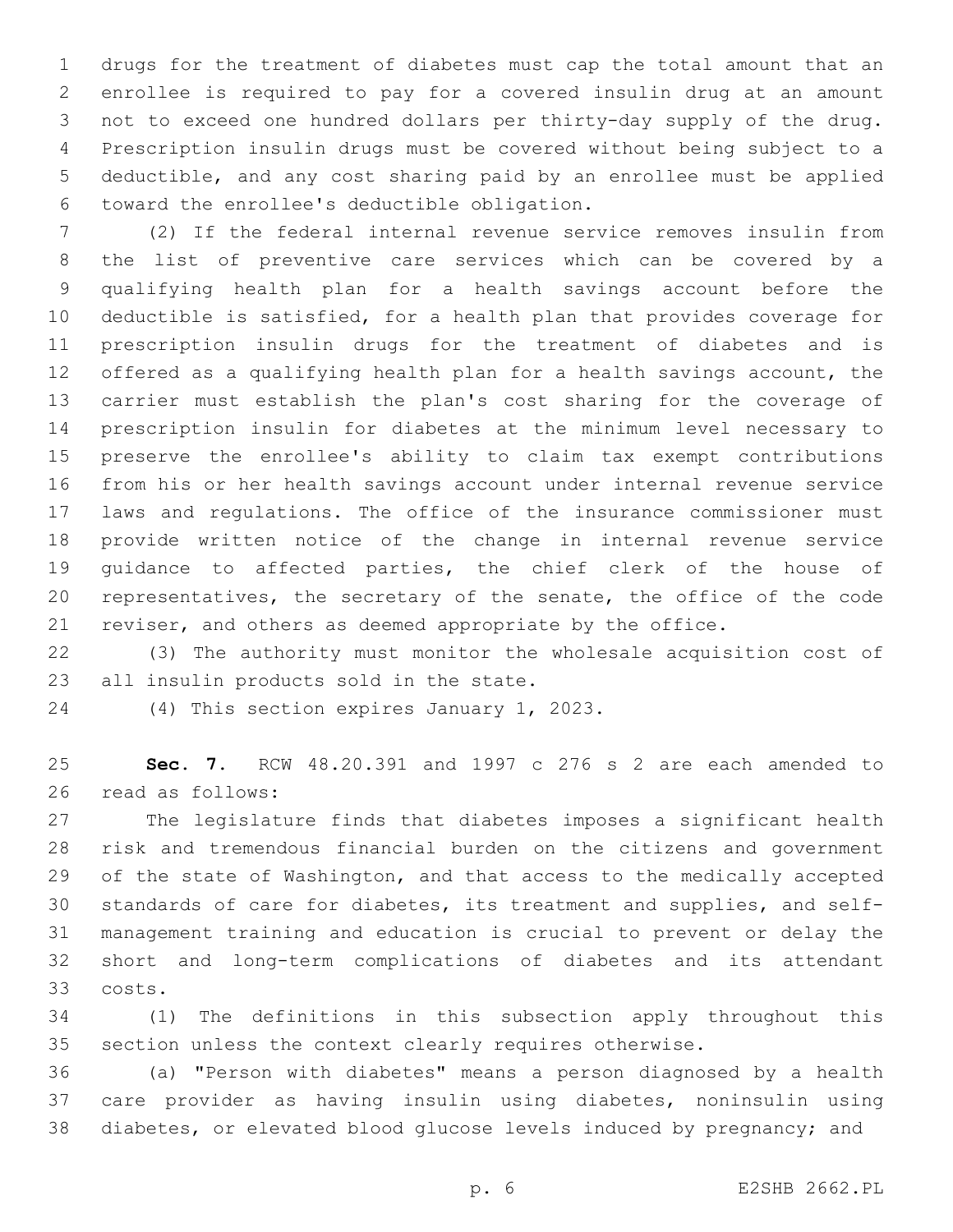(b) "Health care provider" means a health care provider as 2 defined in RCW 48.43.005.

 (2) All disability insurance contracts providing health care services, delivered or issued for delivery in this state and issued or renewed after January 1, 1998, shall provide benefits for at least the following services and supplies for persons with diabetes:

 (a) For disability insurance contracts that include pharmacy services, appropriate and medically necessary equipment and supplies, as prescribed by a health care provider, that includes but is not limited to insulin, syringes, injection aids, blood glucose monitors, test strips for blood glucose monitors, visual reading and urine test strips, insulin pumps and accessories to the pumps, insulin infusion devices, prescriptive oral agents for controlling blood sugar levels, foot care appliances for prevention of complications associated with 15 diabetes, and glucagon emergency kits; and

 (b) For all disability insurance contracts providing health care services, outpatient self-management training and education, including medical nutrition therapy, as ordered by the health care provider. Diabetes outpatient self-management training and education may be provided only by health care providers with expertise in diabetes. Nothing in this section prevents the insurer from restricting patients to seeing only health care providers who have signed participating provider agreements with the insurer or an 24 insuring entity under contract with the insurer.

25 (3) ((Goverage)) Except as provided in section 5 of this act, coverage required under this section may be subject to customary cost-sharing provisions established for all other similar services or 28 supplies within a policy.

 (4) Health care coverage may not be reduced or eliminated due to 30 this section.

 (5) Services required under this section shall be covered when deemed medically necessary by the medical director, or his or her designee, subject to any referral and formulary requirements.

 (6) The insurer need not include the coverage required in this section in a group contract offered to an employer or other group that offers to its eligible enrollees a self-insured health plan not subject to mandated benefits status under this title that does not offer coverage similar to that mandated under this section.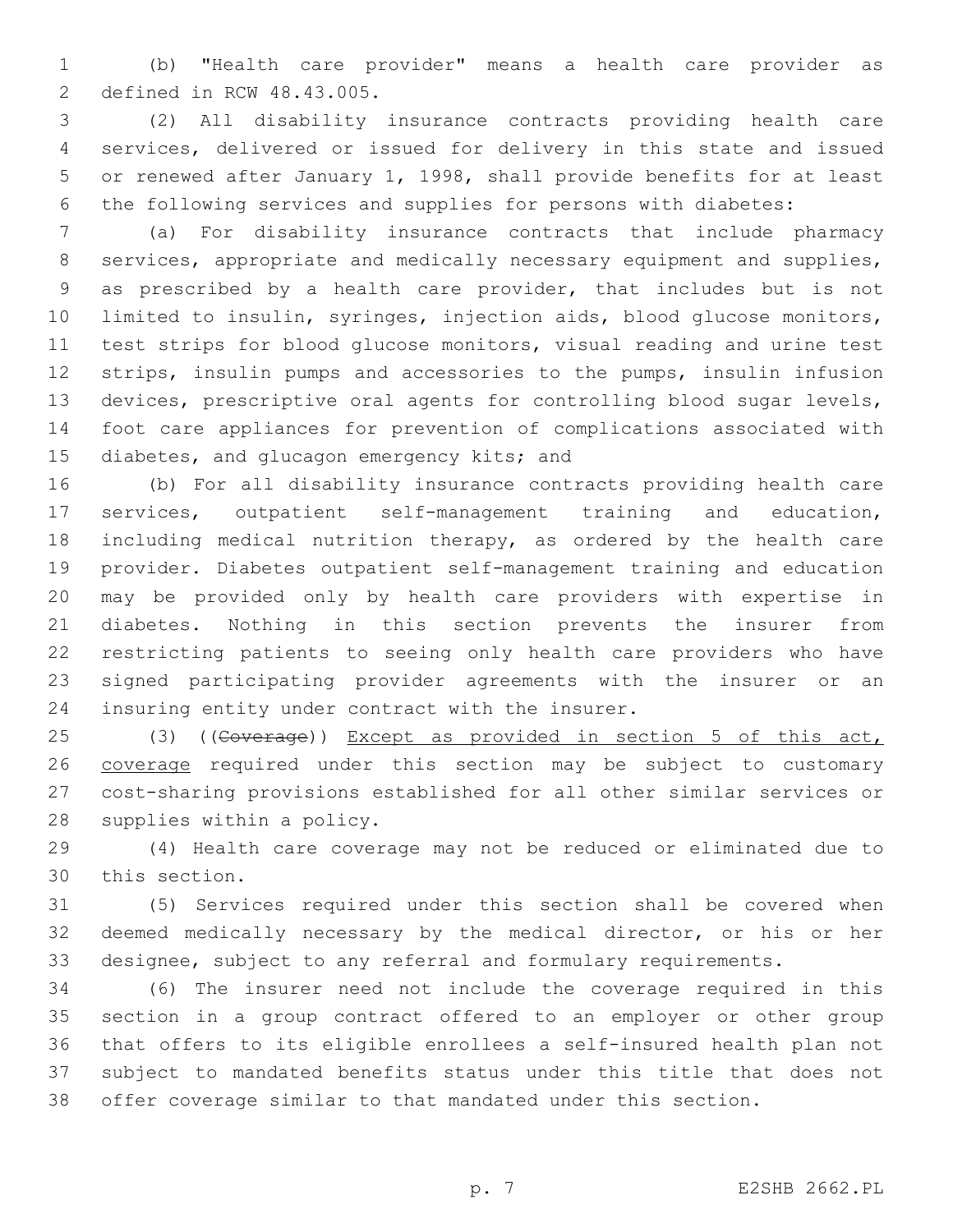(7) This section does not apply to the health benefit plan that provides benefits identical to the schedule of services covered by the basic health plan, as required by RCW 48.20.028.

 **Sec. 8.** RCW 48.21.143 and 2004 c 244 s 10 are each amended to 5 read as follows:

 The legislature finds that diabetes imposes a significant health risk and tremendous financial burden on the citizens and government of the state of Washington, and that access to the medically accepted standards of care for diabetes, its treatment and supplies, and self- management training and education is crucial to prevent or delay the short and long-term complications of diabetes and its attendant costs.12

 (1) The definitions in this subsection apply throughout this section unless the context clearly requires otherwise.

 (a) "Person with diabetes" means a person diagnosed by a health care provider as having insulin using diabetes, noninsulin using diabetes, or elevated blood glucose levels induced by pregnancy; and

 (b) "Health care provider" means a health care provider as 19 defined in RCW 48.43.005.

 (2) All group disability insurance contracts and blanket disability insurance contracts providing health care services, issued or renewed after January 1, 1998, shall provide benefits for at least the following services and supplies for persons with diabetes:

 (a) For group disability insurance contracts and blanket disability insurance contracts that include coverage for pharmacy services, appropriate and medically necessary equipment and supplies, 27 as prescribed by a health care provider, that includes but is not limited to insulin, syringes, injection aids, blood glucose monitors, test strips for blood glucose monitors, visual reading and urine test strips, insulin pumps and accessories to the pumps, insulin infusion devices, prescriptive oral agents for controlling blood sugar levels, foot care appliances for prevention of complications associated with 33 diabetes, and glucagon emergency kits; and

 (b) For all group disability insurance contracts and blanket disability insurance contracts providing health care services, outpatient self-management training and education, including medical nutrition therapy, as ordered by the health care provider. Diabetes outpatient self-management training and education may be provided only by health care providers with expertise in diabetes. Nothing in

p. 8 E2SHB 2662.PL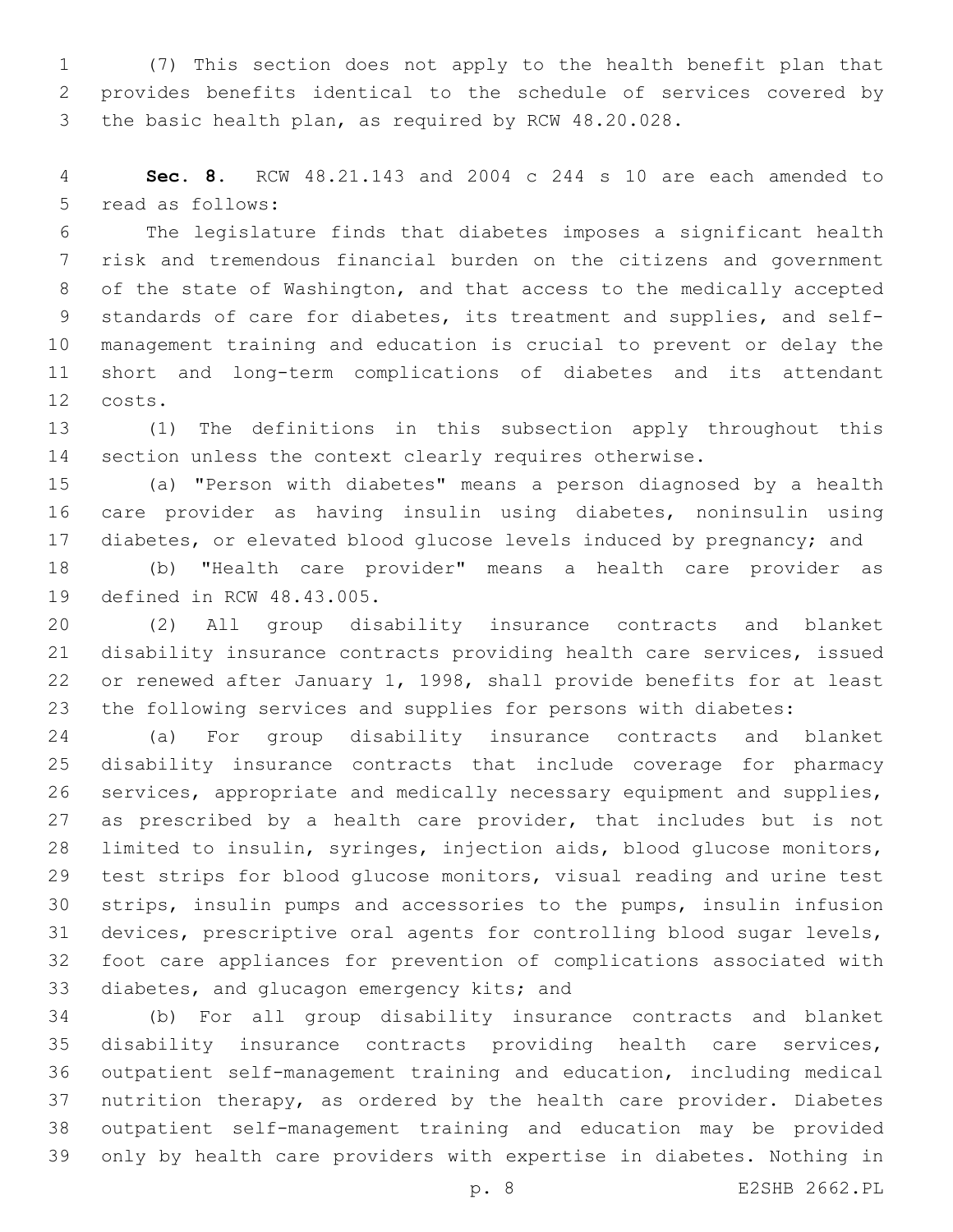this section prevents the insurer from restricting patients to seeing only health care providers who have signed participating provider agreements with the insurer or an insuring entity under contract with 4 the insurer.

 (3) ((Coverage)) Except as provided in section 5 of this act, coverage required under this section may be subject to customary cost-sharing provisions established for all other similar services or 8 supplies within a policy.

 (4) Health care coverage may not be reduced or eliminated due to 10 this section.

 (5) Services required under this section shall be covered when deemed medically necessary by the medical director, or his or her designee, subject to any referral and formulary requirements.

 (6) The insurer need not include the coverage required in this section in a group contract offered to an employer or other group that offers to its eligible enrollees a self-insured health plan not subject to mandated benefits status under this title that does not offer coverage similar to that mandated under this section.

 (7) This section does not apply to the health benefit plan that provides benefits identical to the schedule of services covered by 21 the basic health plan.

 **Sec. 9.** RCW 48.44.315 and 2004 c 244 s 12 are each amended to 23 read as follows:

 The legislature finds that diabetes imposes a significant health risk and tremendous financial burden on the citizens and government of the state of Washington, and that access to the medically accepted standards of care for diabetes, its treatment and supplies, and self- management training and education is crucial to prevent or delay the short and long-term complications of diabetes and its attendant costs.30

 (1) The definitions in this subsection apply throughout this section unless the context clearly requires otherwise.

 (a) "Person with diabetes" means a person diagnosed by a health care provider as having insulin using diabetes, noninsulin using diabetes, or elevated blood glucose levels induced by pregnancy; and

 (b) "Health care provider" means a health care provider as 37 defined in RCW 48.43.005.

 (2) All health benefit plans offered by health care service contractors, issued or renewed after January 1, 1998, shall provide

p. 9 E2SHB 2662.PL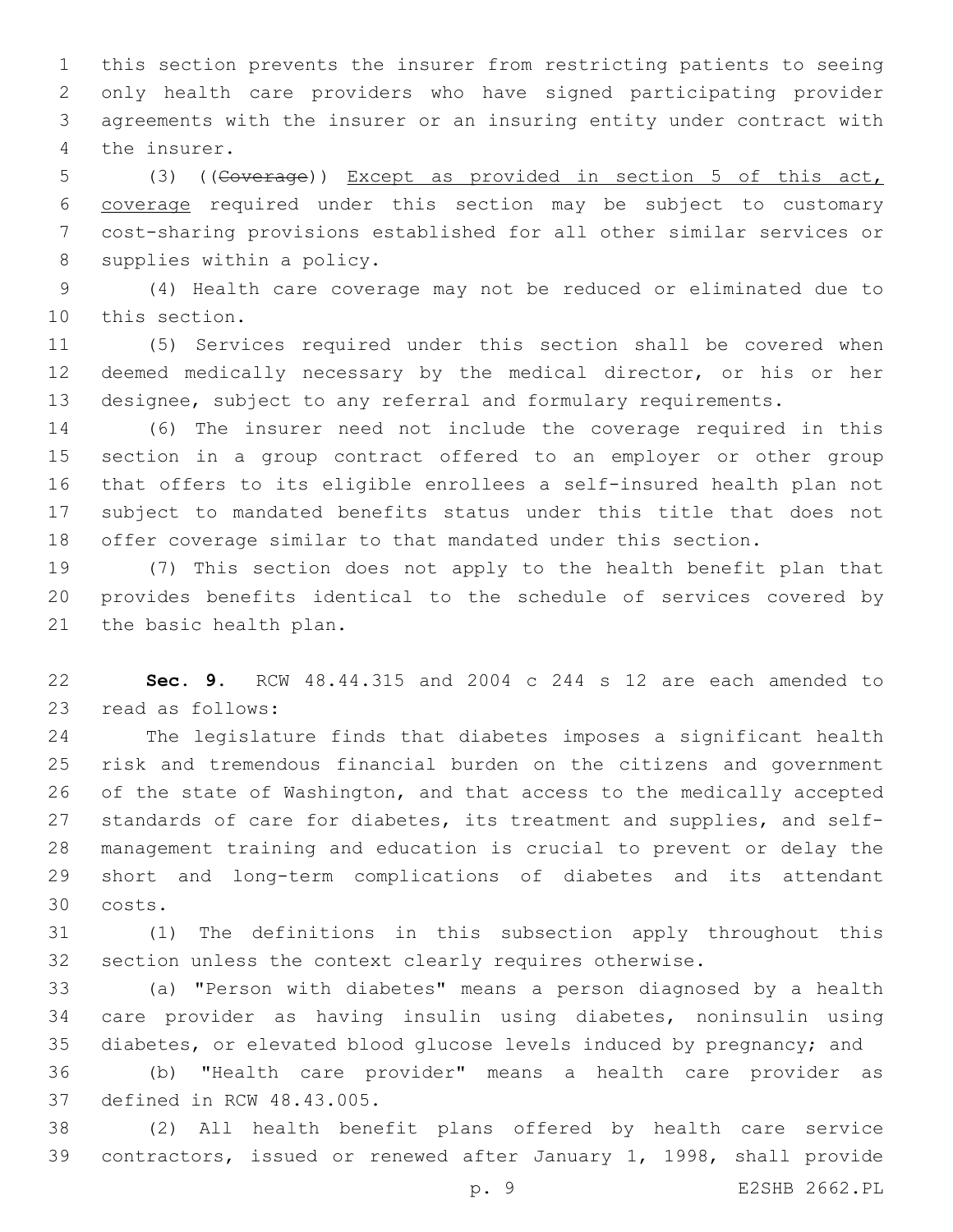benefits for at least the following services and supplies for persons 2 with diabetes:

 (a) For health benefit plans that include coverage for pharmacy services, appropriate and medically necessary equipment and supplies, as prescribed by a health care provider, that includes but is not limited to insulin, syringes, injection aids, blood glucose monitors, test strips for blood glucose monitors, visual reading and urine test strips, insulin pumps and accessories to the pumps, insulin infusion devices, prescriptive oral agents for controlling blood sugar levels, foot care appliances for prevention of complications associated with 11 diabetes, and glucagon emergency kits; and

 (b) For all health benefit plans, outpatient self-management training and education, including medical nutrition therapy, as ordered by the health care provider. Diabetes outpatient self- management training and education may be provided only by health care providers with expertise in diabetes. Nothing in this section prevents the health care services contractor from restricting patients to seeing only health care providers who have signed participating provider agreements with the health care services contractor or an insuring entity under contract with the health care 21 services contractor.

 (3) ((Coverage)) Except as provided in section 5 of this act, 23 coverage required under this section may be subject to customary cost-sharing provisions established for all other similar services or 25 supplies within a policy.

 (4) Health care coverage may not be reduced or eliminated due to 27 this section.

 (5) Services required under this section shall be covered when deemed medically necessary by the medical director, or his or her designee, subject to any referral and formulary requirements.

 (6) The health care service contractor need not include the coverage required in this section in a group contract offered to an employer or other group that offers to its eligible enrollees a self- insured health plan not subject to mandated benefits status under this title that does not offer coverage similar to that mandated 36 under this section.

 (7) This section does not apply to the health benefit plans that provide benefits identical to the schedule of services covered by the 39 basic health plan.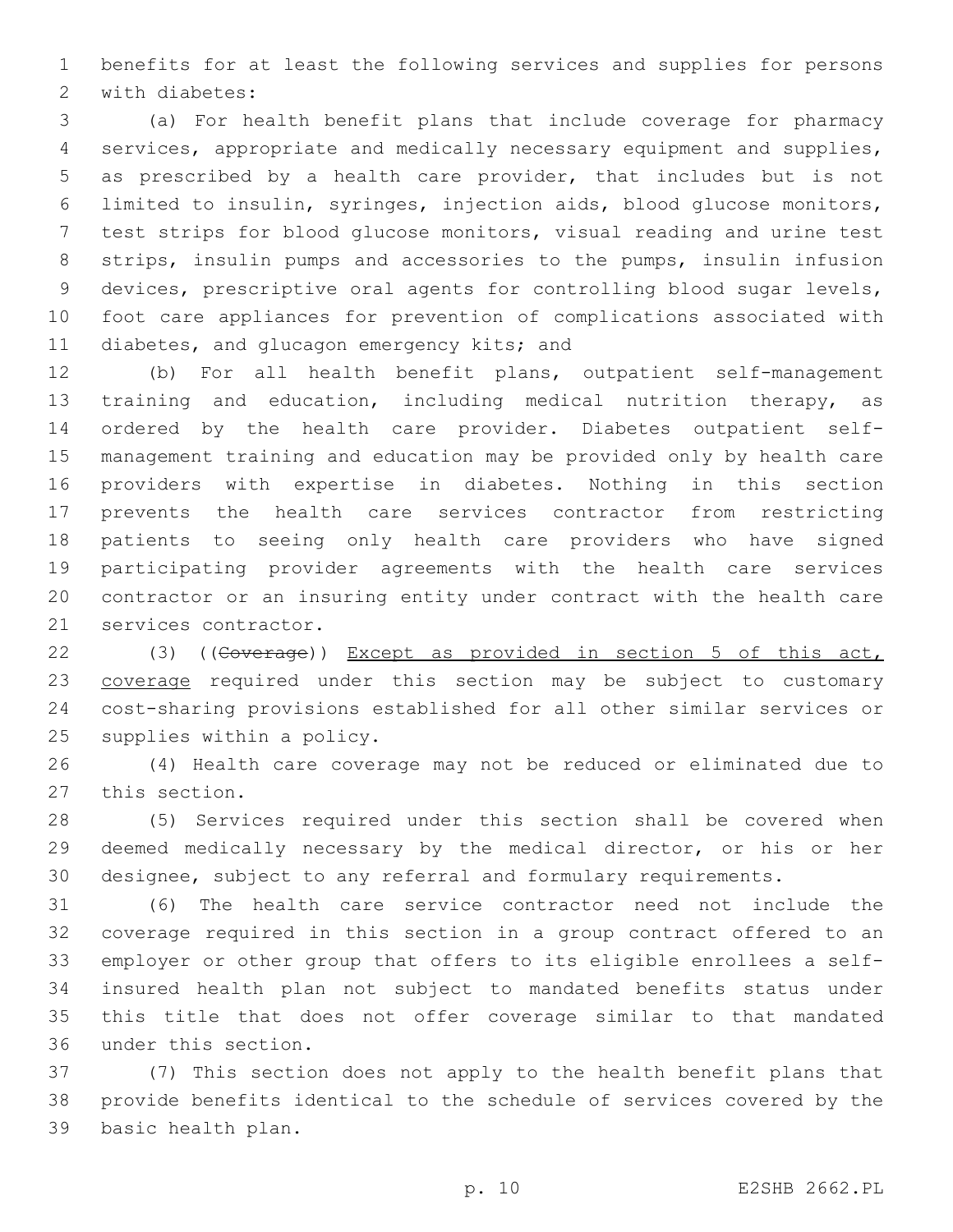**Sec. 10.** RCW 48.46.272 and 2004 c 244 s 14 are each amended to 2 read as follows:

 The legislature finds that diabetes imposes a significant health risk and tremendous financial burden on the citizens and government of the state of Washington, and that access to the medically accepted standards of care for diabetes, its treatment and supplies, and self- management training and education is crucial to prevent or delay the short and long-term complications of diabetes and its attendant 9 costs.

 (1) The definitions in this subsection apply throughout this section unless the context clearly requires otherwise.

 (a) "Person with diabetes" means a person diagnosed by a health care provider as having insulin using diabetes, noninsulin using diabetes, or elevated blood glucose levels induced by pregnancy; and

 (b) "Health care provider" means a health care provider as 16 defined in RCW 48.43.005.

 (2) All health benefit plans offered by health maintenance organizations, issued or renewed after January 1, 1998, shall provide benefits for at least the following services and supplies for persons 20 with diabetes:

 (a) For health benefit plans that include coverage for pharmacy services, appropriate and medically necessary equipment and supplies, as prescribed by a health care provider, that includes but is not limited to insulin, syringes, injection aids, blood glucose monitors, test strips for blood glucose monitors, visual reading and urine test strips, insulin pumps and accessories to the pumps, insulin infusion devices, prescriptive oral agents for controlling blood sugar levels, foot care appliances for prevention of complications associated with 29 diabetes, and glucagon emergency kits; and

 (b) For all health benefit plans, outpatient self-management training and education, including medical nutrition therapy, as ordered by the health care provider. Diabetes outpatient self- management training and education may be provided only by health care providers with expertise in diabetes. Nothing in this section prevents the health maintenance organization from restricting patients to seeing only health care providers who have signed participating provider agreements with the health maintenance organization or an insuring entity under contract with the health 39 maintenance organization.